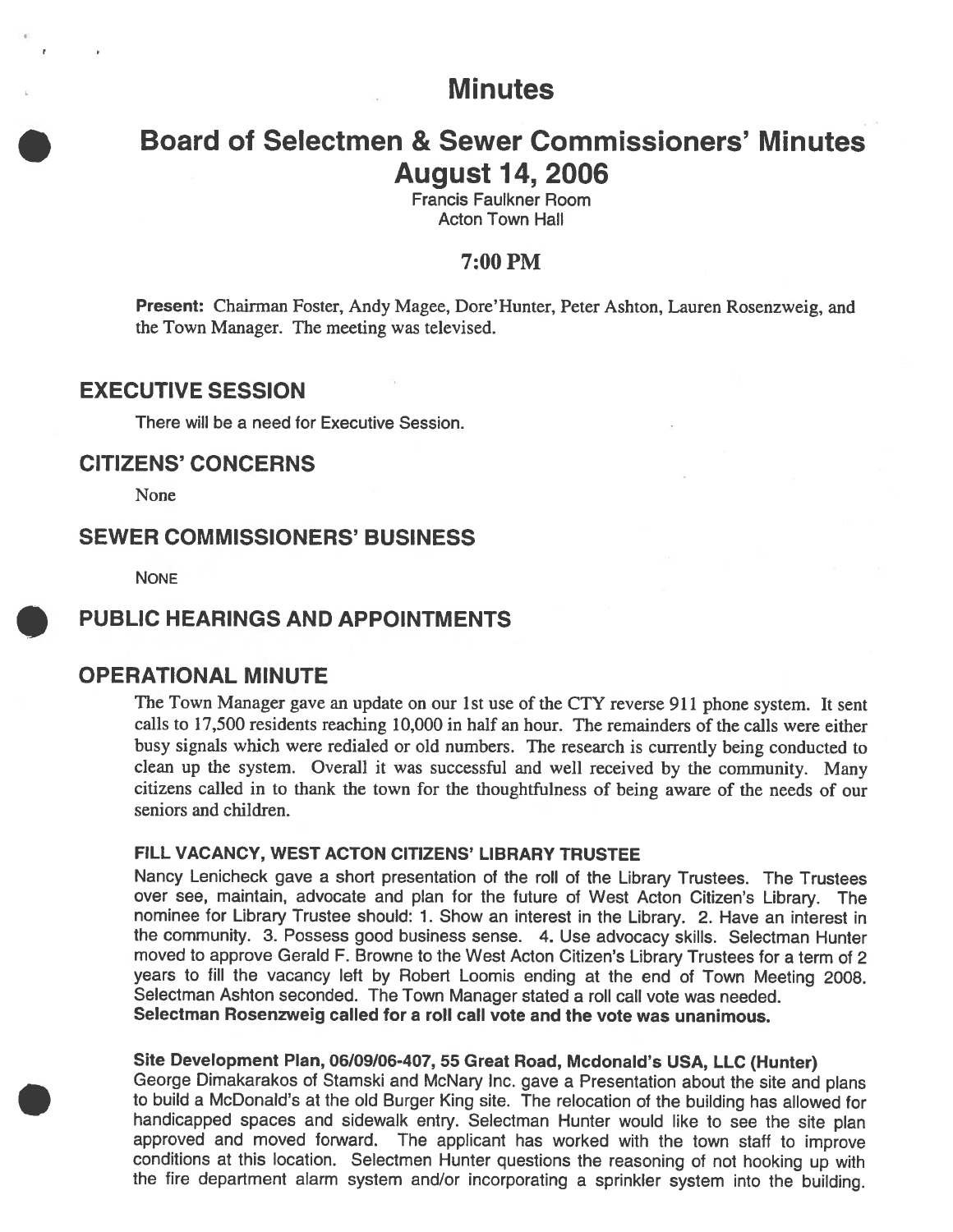Although it is not required by the town by-laws the Fire Chief did reques<sup>t</sup> that consideration be <sup>g</sup>iven to the recommendation as the previous building at that location burned down. George stated he could spea<sup>k</sup> with McDonald's, but code is what will prevail. Selectman Rosenzweig very much likes that the designer worked with the East Acton Village Plan. The pedestrian plaza is village friendly. The slope of the driveway cannot be changed, it is dependent on the septic, which is Title V approved. This is <sup>a</sup> 69 seat restaurant down from 86. A citizen asked about the town using the space for artistic or performance options. He was told this is <sup>a</sup> private commercial space. Daniel Wagner, <sup>a</sup> neighbor, spoke to how Burger King was sued by the town and steps should be taken now to be good neighbors. Lighting, hours of operation, deliveries, parking and water drainage are all issues for <sup>a</sup> village neighbor. Zoning is for retail and families to live and work side by side successfully. George described how many by-laws have changed in the town since Burger King has used the space making this business space more neighborhood friendly. The requested hours of operations are 5am — midnight (Monday - Friday) and 5am – 1am on the week-ends. Another citizen asked to regulate delivery times. The McDonald's spokesperson stated that there will be less use of the restaurant for school use and training.

Selectman Hunter moved to take the site plan under advisement, Peter Ashton seconded the move. Chairman Foster was unable to vote, as he arrived late at the hearing, the remainder of the board approved.

#### CABLE TELEVISION LICENSE APPLICATION, VERIZON NEW ENGLAND, INC

Chairman Foster read the Public Hearing notice. Bill Solomon was presen<sup>t</sup> to represen<sup>t</sup> the town. Cable Advisory Committee (CAC) was represented by frits Reip and John Covert. Present also were, Telecommunications Insight representative, Jim Mcgrail, Peter Bowman, Vice President of external affairs at Verizon of New England, Tom Antonucii attorney for Venzon from Wylie Rein Feilding). All have been working to reach an agreement to find an alternative provider. RCA was somewhat interested but due to financial restraints was not able to bid. The level <sup>p</sup>laying field clause says that they can come back at any time and join in future negotiations. The build out and capital expansion time estimate is 5years. Chairman Foster feels that is too long. The state statute allows <sup>6</sup> years. About 70% can be up and running initially in <sup>a</sup> few days. That would presen<sup>t</sup> problems as complete access to all citizens is what is being looked at for fair competition. Verizon is still saying it cannot meet the terms on discounts offered for senior citizens with Comcast. The Chairman wants it understood that Verizon must offer service to municipal/school/government stations. Bill Solomon explained Verizon will <sup>g</sup>ive 5% of revenue but will not be here doing filming. Currently Verizon has <sup>13</sup> licenses in the state. Selectman Ashton stated that the level <sup>p</sup>laying field is important, but the selectmen are most serious about getting the senior discount. Secondly, that the Town ge<sup>t</sup> service with in <sup>a</sup> reasonable amount of time. Selectman Hunter thinks that cable connection for the vulnerable elderly at <sup>a</sup> discounted rate is extremely important. Perhaps bringing competition to Acton is good but ultimately it may cost the town more. Selectman Rosenzweig said customer service is extremely important to citizens. What additional services will be brought to the community? Peter Bowman stated that the fiber based for voice, data and video rarely needs service, Chairman Foster complimented the CAC. The town is prou<sup>d</sup> of the existing license and wants the same level of service from the competition. Chairman Foster will monitor the complaints such as overselling of services and any hidden fees in rental or leasing equipment (such as when CAC helped ge<sup>t</sup> box fees returned and credited to your account) and the level of service. The Board will monitor and evaluate the reports. John Covert who worked on the Comcast license, will want to help with the infrastructure of the implementation. The time frame to expan<sup>d</sup> to new developments seems to be lengthy, the Assistant Town Manager wants all of Acton to be offered service by Verizon. He would like to see language about area of coverage in the contract. Many parts of the town are without DSL. Build out becomes very important. Verizon has asked for <sup>a</sup>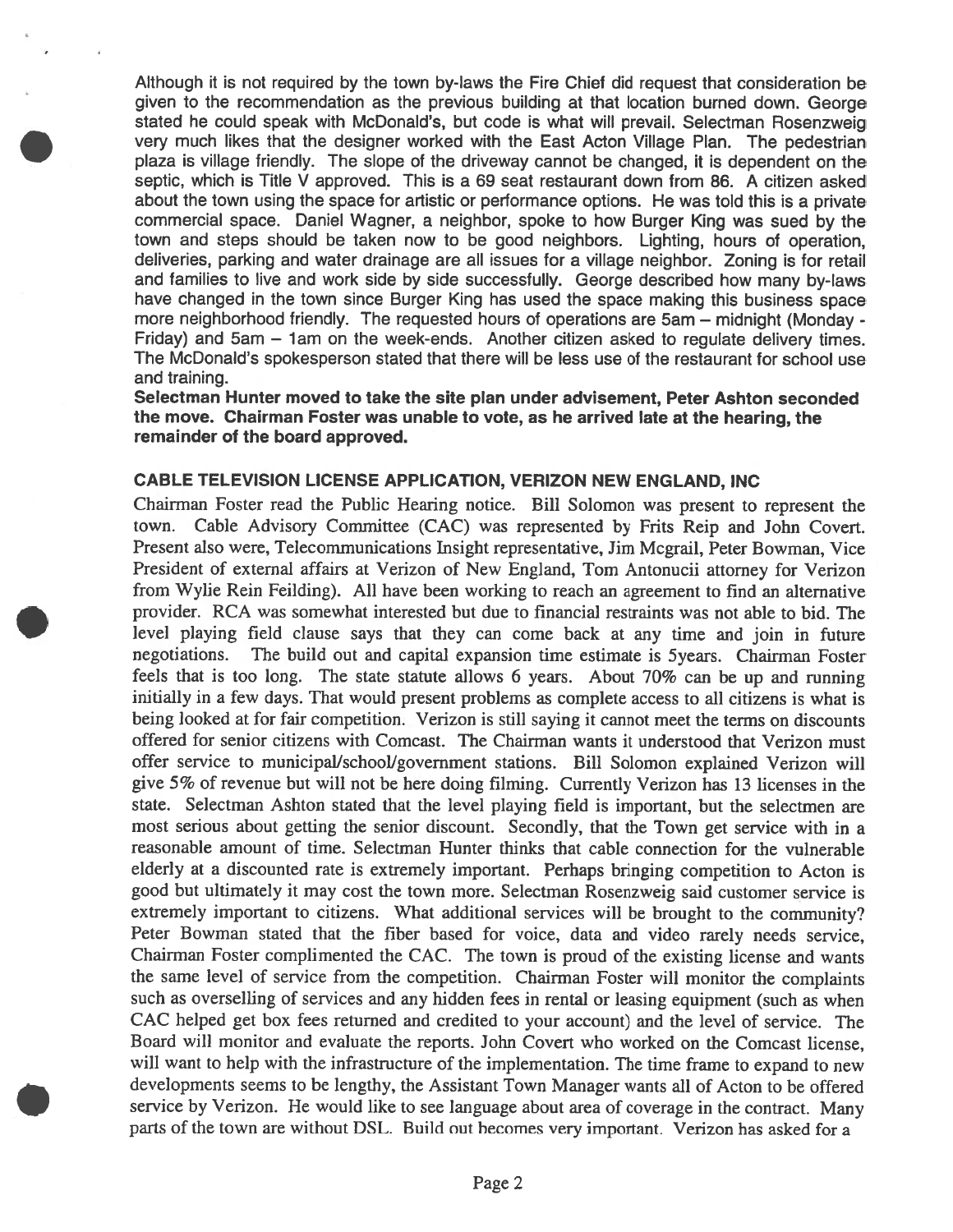list of where there is no DSL service and then they can provide an accurate answer. The board moved to continue the hearing on Sept 11th at 8:00. All agreed



## SELECTMEN'S BUSINESS

#### Primary Election Warrant, September 19, 2006

Two different polling locations for the September 19, 2006 Primary Election were under consideration. One Warrant maintains the current Polling Locations and the other would move all Precincts into the Blanchard Auditorium. Selectman Rosenzweig wanted to be sure the Clerk's office would have adequate notice of 2 weeks. Selectman Hunter did not want to see the options bounce back and forth from one election to the next. Selectman Magee would like assurance that the Fire Department and the Schools can handle the parking with sufficient Police coverage. The Board wanted to maintain enough access for the elderly and handicapped.

The Board voted not to consolidate the polling places at the Blanchard Auditorium subject to the town and schools reaching an agreemen<sup>t</sup> on traffic flow and parking availability. The vote, 4 to 1

#### 5-YEAR CAPITAL BUDGET, PRELIMINARY DISCUSSION OF POTENTIAL ITEMS

Chairman Foster has asked for <sup>a</sup> 5 year needs assessment plan. Each department has contributed to the plan with <sup>a</sup> list of capital improvements. Chairman Foster and the Town Manager will take the recommendations and come back with <sup>a</sup> clean prioritized list. The Board agreed that there are many issues that are important and have been pu<sup>t</sup> off for too long. Staffing becomes very important. When internal and external improvements are made the staffing has to be updated as well. Selectman Ashton tried to match the new list to the old list and wondered why some items aren't on the new list, example (Improvements to 2A and 27). Issues of consistency in dealing with personnel, should it be on or off of the capital list. Chairman Foster would like to see <sup>a</sup> column for bonded items. Should operating budget also be <sup>a</sup> factor? Selectman Ashton and Selectman Hunter would like to see the project from 1996 (N Acton Fire Station) become # 1. Chairman Foster would like to streamline the data into a useable format. Selectman Rosenzweig would like to stress infrastructure, things such as theimplimentation of the CWRP in the budget. Selectman Hunter stated the list is affected greatly by the accuracy of the numbers. Allen Nitschelm, representative from Fincom, warned do not spend as debt period declines.

#### Animal Control on Selected Municipal Properties, Initial Feed-Back

Chairman Foster discussed various sentiments of citizens through emails being sent. Selectman Magee stated with so much polarization on the item it will need <sup>a</sup> compromise. Selectman Hunter agreed and added small children need to be the priority. Selectman Ashton would not like to restrict public land. He finds the timed idea restrictive. The Town needs to follow the Bylaws. Selectman Rosenzweig would like to hear ideas from the Dog Officer and the Chair of Recreation as to ways to manage animal control. She would also like to see if town counsel has additional advice. Chairman Foster spoke to the areas where shared space with animals is definitely not working. Belle Choate urged more public outreach as she has heard <sup>a</sup> lot of controversy. People with allergies to pets are left out of municipal areas if shared areas allowed.

The Board will continue to monitor citizen's input.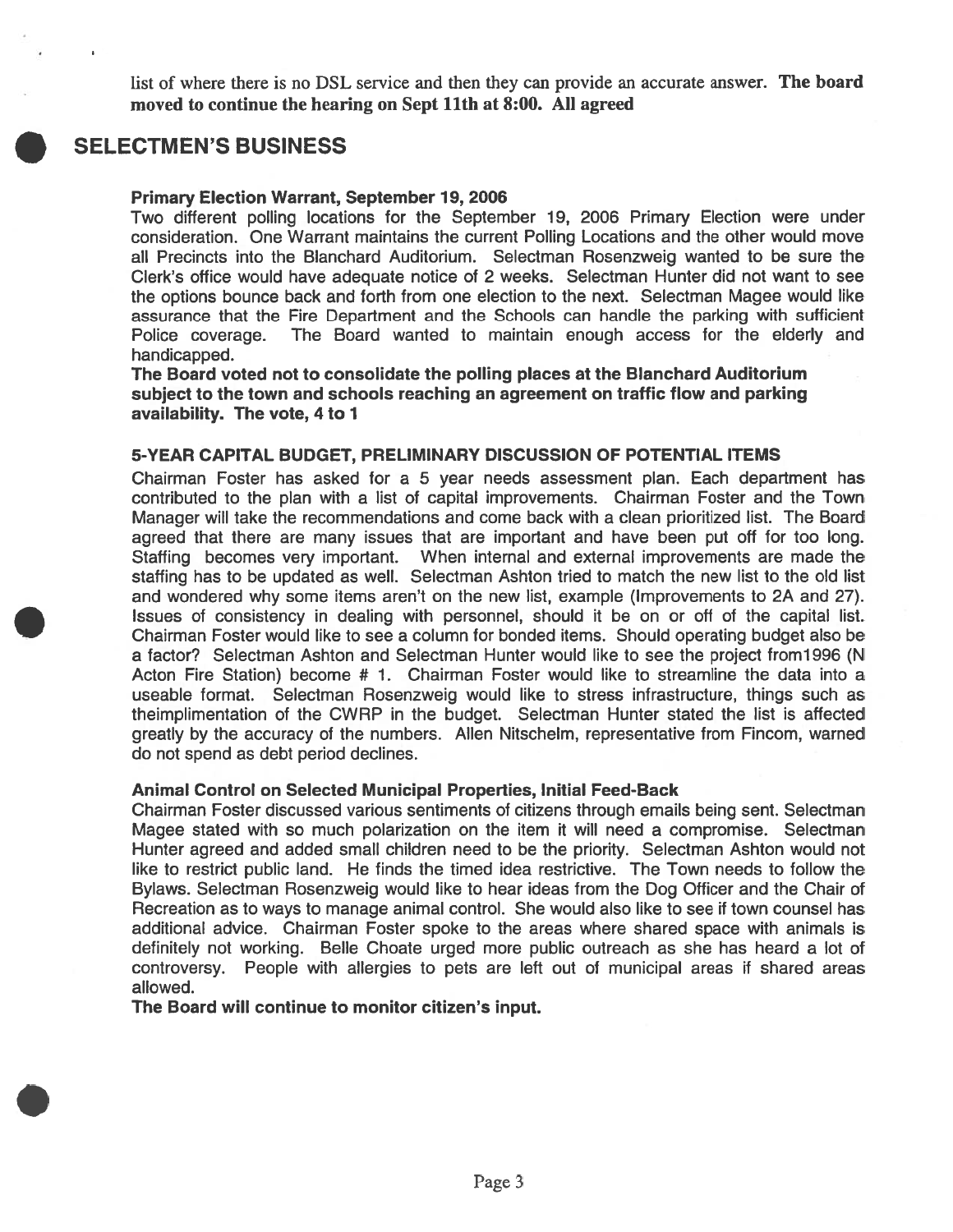### ANIMAL CONTROL ISSUE, REQUEST FOR HEARING

The Town Manager said the dog officer will not attend but there will be a hearing. Selectman<br>Magee discussed what makes this dog incident require a hearing as opposed to other dog problems. It is required because it is the 3rd offense and the town knows who the owner is. Selectman Rosenzweig read dog law and made motion to schedule <sup>a</sup> hearing on this dog seconded by Selectman Ashton. All agreed and the motion is passed.

#### TRANSFER STATION FEES

Recommendations from the DPW Director for Transfer Station Fees increases were presented to become effective October 1, 2006. Peter Ashton moved that <sup>a</sup> sticker rate increase of \$5.00, with no increase to the Senior Citizen Sticker. All other fees are to remain the same as last year. The Board voted in favor.

| <b>FIRST STICKER FEE</b>      | \$181.00     |
|-------------------------------|--------------|
| <b>SECOND STICKER FEE</b>     | \$25.00      |
| <b>SENIOR CITIZEN STICKER</b> | \$50.00      |
| <b>REPLACEMENT STICKER</b>    | \$7.00       |
| <b>RECYCLING ONLY STICKER</b> | \$70.00      |
| <b>INDIVIDUAL TRIP FEE</b>    | \$30.00/TRIP |
| <b>SMALL ITEM</b>             | \$5.00       |
| <b>LARGE ITEM</b>             | \$15.00      |
| <b>FREON ITEM</b>             | \$25.00      |
| <b>FURNACE/INDUSTRIAL AC</b>  | \$40.00      |
| Piano/Organ                   | \$75.00      |

#### OTHER BUSINESS

Selectman Ashton would like an update on the budgeted six new positions.

Selectman Magee would like the fire overtime issue discussed. He would like to look at <sup>a</sup> full year of data to make an analysis. Allen Nitschelm asked to <sup>p</sup>lease add sick time for <sup>a</sup> comparison. Selectman Hunter asked to do <sup>a</sup> comparison with other town departments.

Selectman Magee the Bruce Freeman Rail Trail (BERT) is moved back <sup>a</sup> year but did not lose any funding yet.

Selectman Rosenzweig needs <sup>a</sup> member of Water Resources Advisory Committee (WRAC) to come in for an interview or she can interview them. The board affirmed that she can interview. Selectman Magee stated there was a meeting Sept 20th for which a member would be needed for. Selectman Rosenzweig gave a brief notice of the content of MAGIC's last meeting in Acton. Summer water use was the topic. Selectman Rosenzweig's Design Guidelines Committee will start to meet with staff and boards.

Selectman Hunter stated that the project of the Route <sup>2</sup> Corridor Advisory Committee does not look like it will be happening any time soon.

Chairman Foster noted the trouble of staffing and completing town projects that are funded. He would like to address the backlog of projects. (Example, Main Street Corridor.) But with <sup>a</sup> strongly that staffing should be pushed. Selectman Rosenzweig says to support getting projects pushed forward. Selectman Magee agrees and would like to see projects pushed forward.

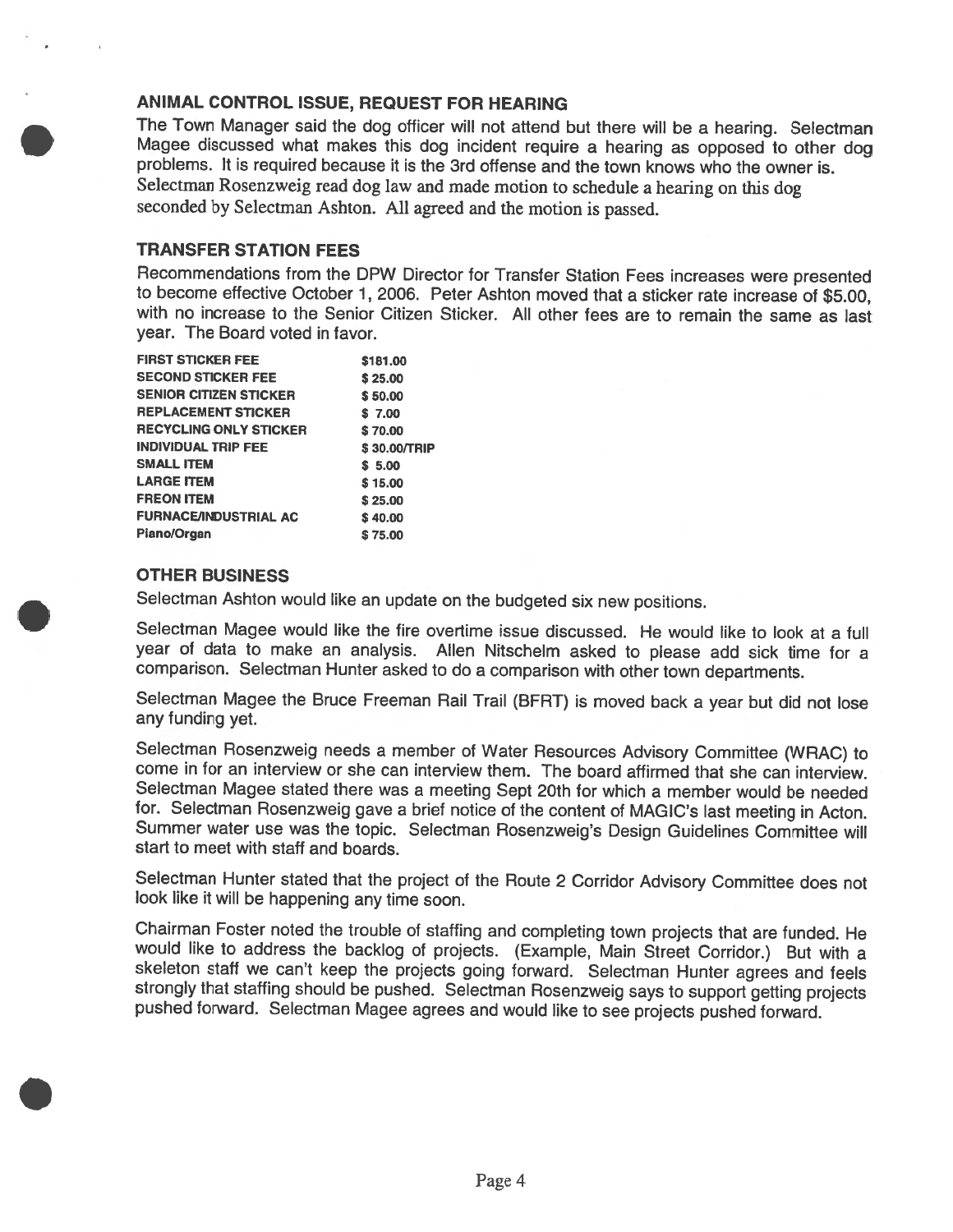# **CONSENT AGENDA**

None

# TOWN MANAGER'S REPORT

None

# Executive Session

Selectman Rosenzweig called for <sup>a</sup> roll call vote to end the regular meeting for discussion of Collective bargaining and litigation in executive session. The board will return to the regular meeting for the purpose of adjourning. The roll call vote was taken and all agreed.

### ADDITIONAL INFORMATION

Enclosed please find additional correspondence that is strictly informational and requires no Board action.

### FUTURE AGENDAS

To facilitate scheduling for interested parties, the following items are scheduled for discussion on future agendas. This is not <sup>a</sup> complete agenda.

> September 11 & 25 November 13 & 27 October 16 & 30 December 11 & 18

## GOALS 2006-2007

- 1. Morrison Farm Development Recommendation (Foster)
- 2. Monitor Labor Negotiations (Ashton)
- 3. Policy Review/Improve Inter-Board Communication (Foster)
- 4. ALG process to be used for purpose of Budget Planning for FY08 (Foster/Magee)
- 5. Middlesex Pension Alternatives (Ashton)

Reussel Rosenzweig<br>Recording Secretary Lauren Rosenzweig, Clerk

 $3/12/07$ 

Date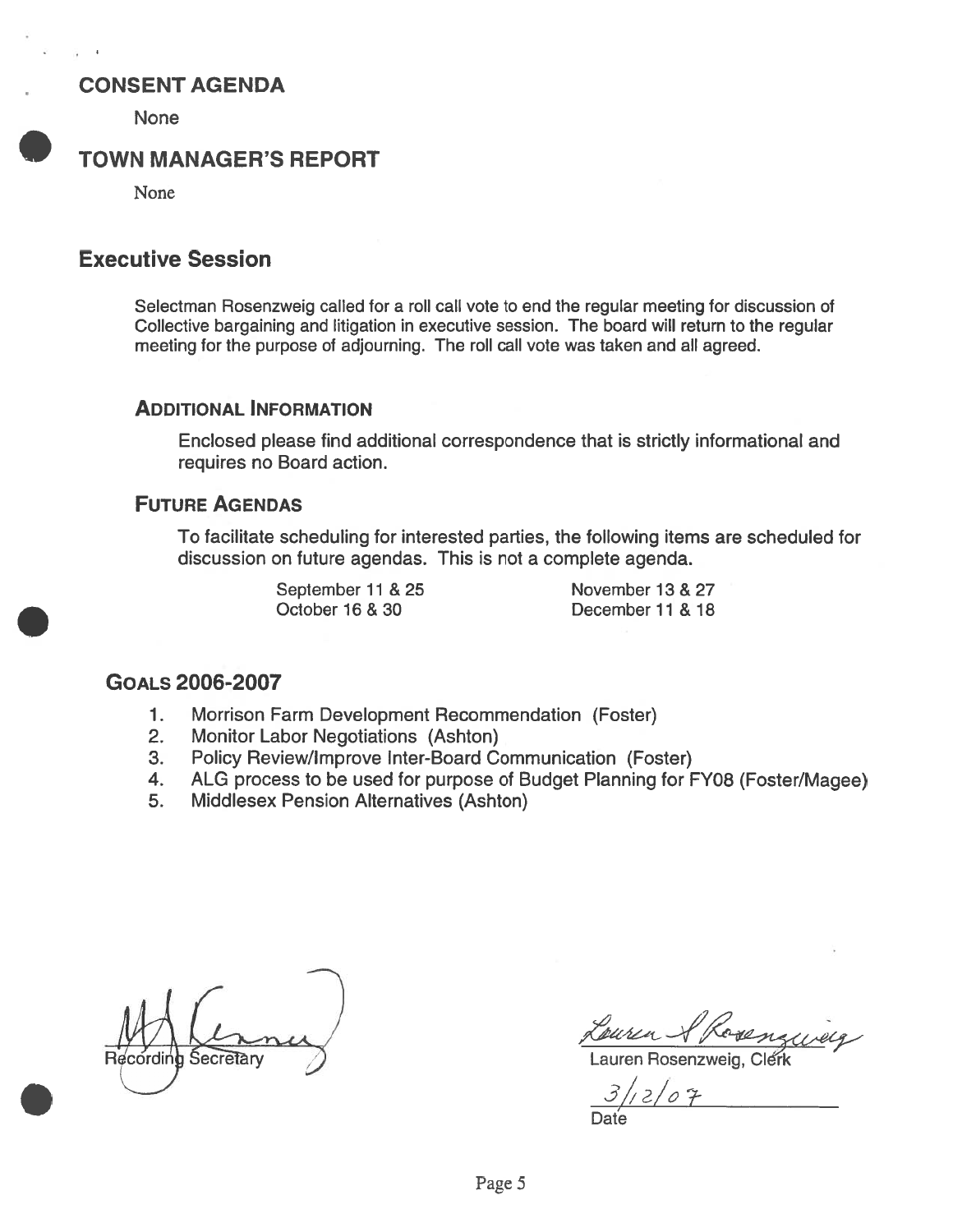# BOARD OF SELECTMEN & SEWER CoMMIssIoNERs' MEETING AGENDA AUGUST 14, 2006

Francis Faulkner Room, Acton Town Hall 7:00 PM

- I. CITIZENS' CONCERNS
- II. SEWER COMMISSIONERS' BUSINESS

# III. PUBLIC HEARINGS AND APPOINTMENTS

- 7. 7:02 OPERATIONAL MINUTE The Town Manager will <sup>g</sup>ive the Board <sup>a</sup> brief update on various topics.
- 2. 7:10 FILL VACANCY, WEST ACTON CITIZENS' LIBRARY TRUSTEE Enclosed <sup>p</sup>lease find materials in the subject regard, for Board consideration.
- 3. 7:30 SITE DEVELOPMENT PLAN, 06/09/06-407,55 GREAT ROAD, MCDONALD'S USA, LLC (HUNTER) Enclosed <sup>p</sup>lease find materials in the subject regard, for Board consideration.
- 4. 8:00 CABLE TELEVISION LICENSE APPLICATION, VER1ZON NEW ENGLAND, INC Enclosed <sup>p</sup>lease find materials in the subject regard, for Board consideration.

# IV. SELECTMEN'S BUSINESS

- 5. PRIMARY ELECTION WARRANT, SEPTEMBER 79, <sup>2006</sup> Enclosed <sup>p</sup>lease find two different Warrants for the September 19, <sup>2006</sup> Primary Election, for Board consideration. One Warrant maintains the current Polling Locations and the other would move all Precincts into the Blanchard Auditorium.
- 6. 5-YEAR CAPITAL BUDGET, PRELIMINARY DISCUSSION OF POTENTIAL ITEMS Enclosed <sup>p</sup>lease find materials in the subject regard, for Board consideration.
- 7. ANIMAL CONTROL ON SELECTED MUNICIPAL PROPERTIES, INITIAL FEED-BACK Enclosed <sup>p</sup>lease find materials in the subject regard, for Board consideration.
- 8. ANIMAL CONTROL ISSUE, REQUEST FOR HEARING Enclosed <sup>p</sup>lease find materials from the Dog Officer in the subject regard, for Board consideration.